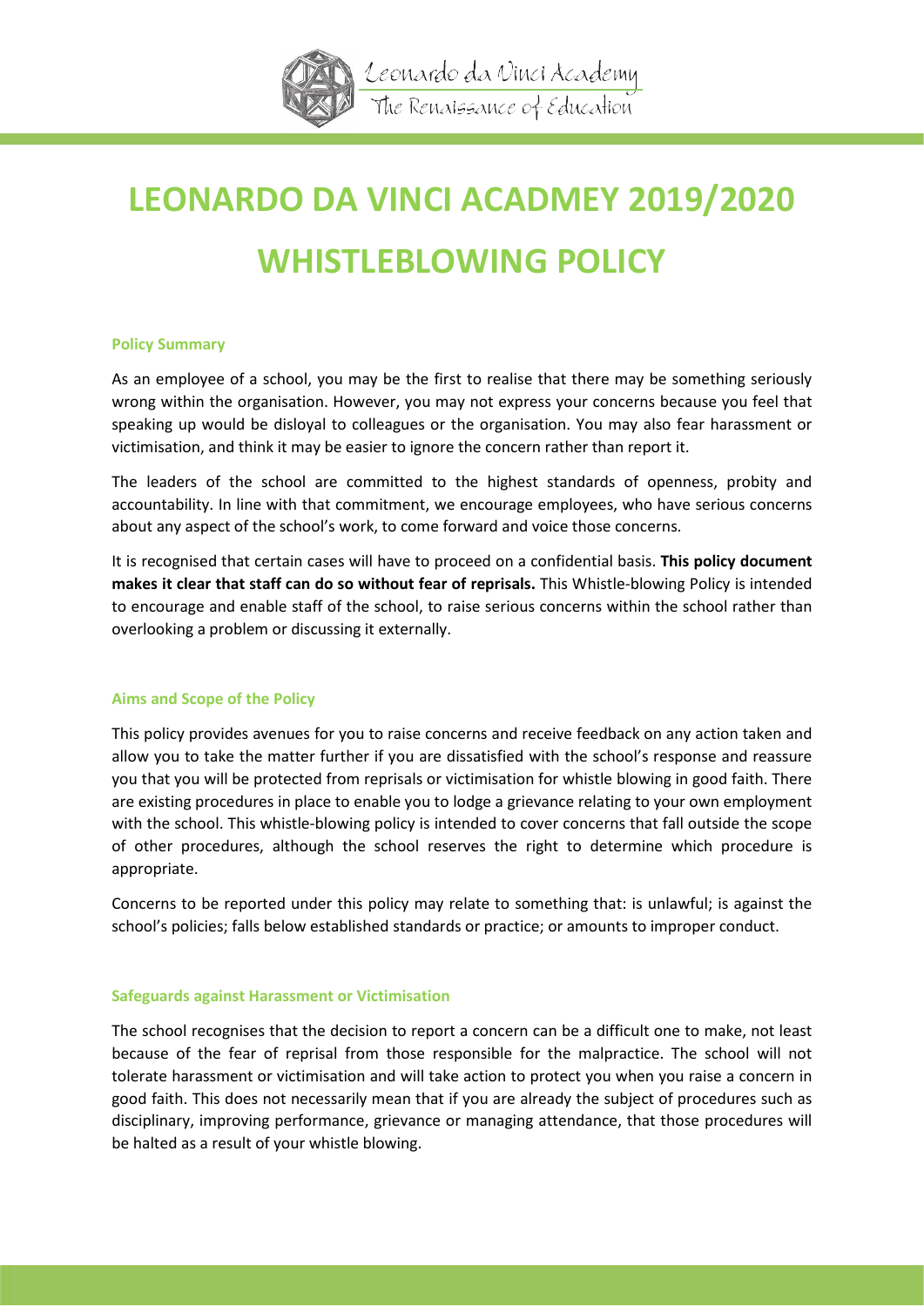

Where feasible, you will be contacted when your concern has been investigated to ascertain whether you have suffered any detriment as a result of your whistle blowing. If at any time, either during or after the investigation, you feel that you have suffered any detriment as a result of your whistle blowing you should contact the Principal or the Board.

## **Confidentiality**

The school treats the details of all whistleblowers in confidence and will do its best not divulge the whistleblowers identity. However, it must be appreciated that the investigation process may reveal the source of the information without the school revealing your identity directly, and a statement by the whistleblower may be required as part of the evidence.

## **Anonymous Allegations**

Allegations can be made anonymously. However, this policy encourages you to put your name to your allegation, as concerns expressed anonymously are often much more difficult to investigate. For example, we may need to contact you to obtain further information or verify the details you have already given us.

Anonymous allegations will be considered wherever possible at the discretion of the school. The factors to be taken into account when determining whether an investigation in such a case can proceed would include: the seriousness of the issues raised; the credibility of the concern; and the likelihood of confirming the allegation from other, attributable sources.

## **Untrue Allegations**

If you make an allegation in good faith, but it is not confirmed by the investigation, no action will be taken against you. If, however, you make malicious or vexatious allegations, appropriate action may be taken against you.

## **Procedures**

## *How to Raise a Concern*

The earlier you express the concern, the easier it is to take action.

As a first step, you should normally raise concerns with your immediate manager or other appropriate manager. This depends, however, on the seriousness and sensitivity of the issues involved and who is thought to be involved in the malpractice. For example, if you believe that management is involved, you should contact the Principal or the Board.

Although you are not expected to prove an allegation, you will need to demonstrate that there are sufficient grounds for your concern.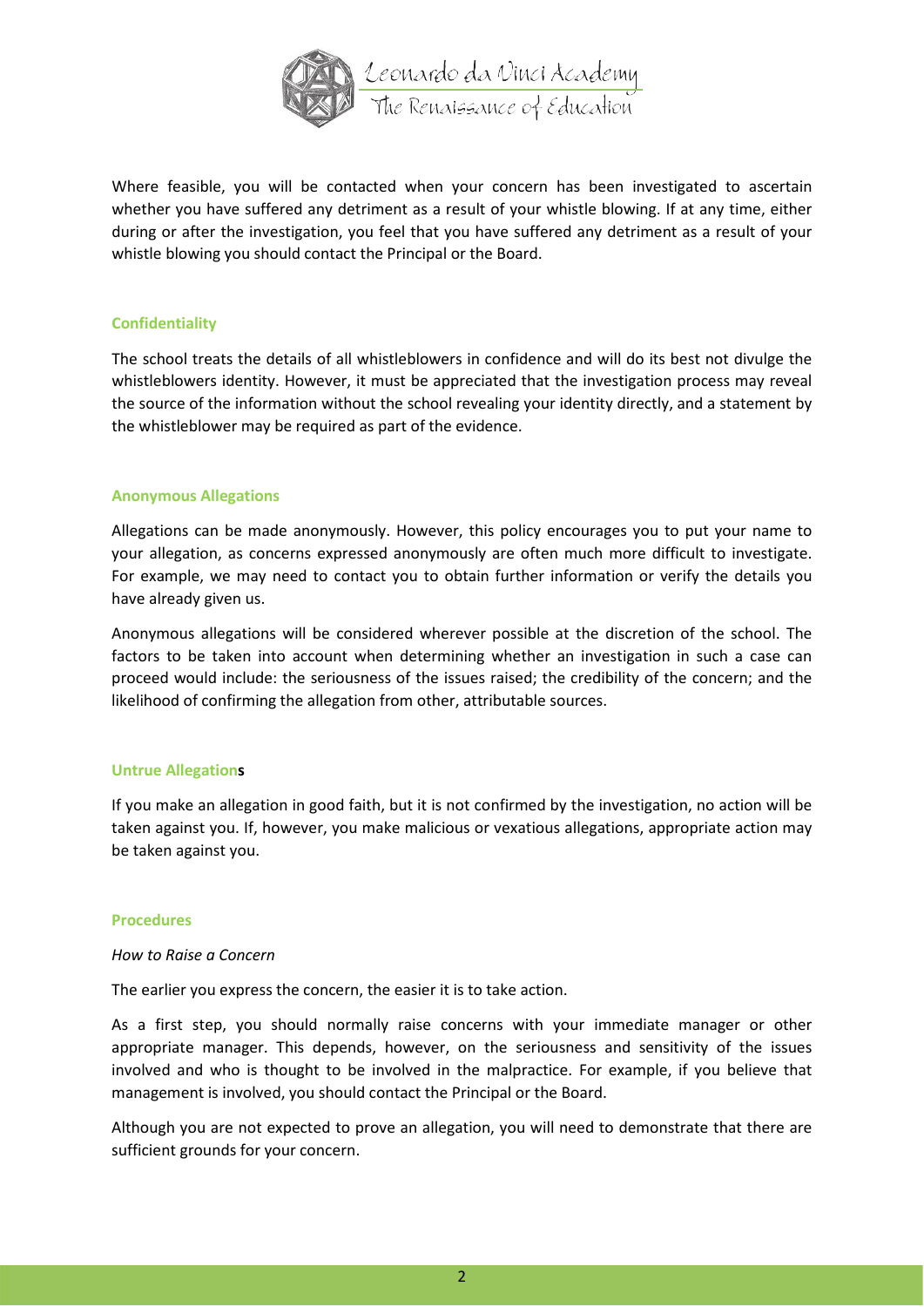

There are special rules surrounding the gathering of evidence. Any attempt to gather evidence by people who are unfamiliar with these rules may adversely affect the outcome of the case as evidence has to be collected in accordance with current legislation.

Concerns are best raised in writing. The sort of information required to investigate an allegation are details of the background and history to the case, names, dates, places and, where possible, the reason why you are particularly concerned.

## **How the School Will Respond**

The school management will consider the allegations and decide what the best course of action will be. This could include for the allegation to: be investigated internally; be referred to the Police; form the subject of an independent inquiry; any combination of the above.

In order to protect individuals and the school, initial enquiries will be made to decide whether an investigation is appropriate and, if so, what form it should take. Concerns or allegations that fall within the scope of specific procedures (for example, safeguarding & child protection or discrimination issues) will normally be referred for consideration under those procedures.

Some concerns may be resolved by agreed action without the need for investigation.

Within ten working days of a concern being received, where appropriate, the school will write to you: acknowledging that the concern has been received; indicating how it proposes to deal with the matter (including potential timescales); telling you whether any initial enquiries have been made; and telling you whether further investigations will take place and, if not, why not.

The amount of contact between the person(s) considering the issues and you will depend on the nature of the matters raised, the potential difficulties involved and the clarity of the information provided. If necessary, further information will be sought from you.

When any meeting is arranged, you have the right, if you wish, to be accompanied by a a colleague who is not involved in the area of work to which the concern relates.

The school management will take steps to minimise any difficulties that you may experience as a result of raising a concern. For instance, if you are required to give evidence in criminal or disciplinary proceedings, the school will advise you about the procedure.

The school acknowledges the need to provide you with assurance that the matter has been properly addressed. Thus, subject to legal constraints, you will receive appropriate information about the extent and outcomes of any investigations.

#### **How the Matter can be Taken Further**

This whistle-blowing policy is intended to provide an internal procedure through which concerns can be raised, and the school hopes that anyone raising a concern will be satisfied with the action taken. Should you feel unable to raise a concern with your immediate manager, the Principal or the Board, because the allegations relate to them, you should seek advice from the Administration Manager.

An employee should not take concerns directly to the media without first complying with this policy.